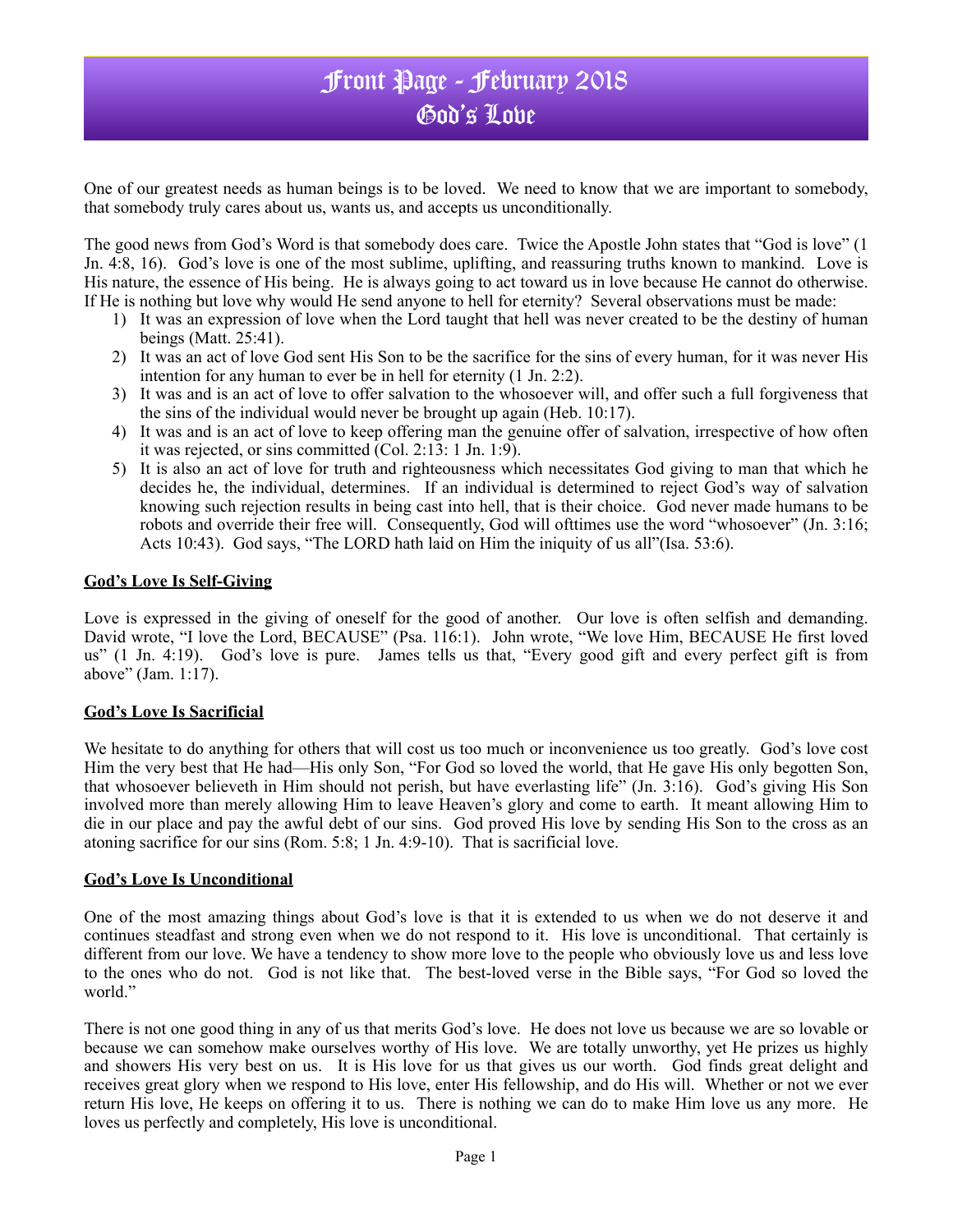# Front Page - February 2018 God's Love

There is a Biblical illustration of God's unconditional love in His relationship with the nation Israel. "The LORD did not set His love upon you, nor choose you, because ye were more in number than any people; for ye were the fewest of all peoples: But because the LORD loved you, and because He would keep the oath which He had sworn unto your fathers, hath the LORD brought you out with a mighty hand, and redeemed you out of the house of bondmen, from the hand of Pharaoh king of Egypt" (Deut. 7:7-8). There is no human reason for His love for Israel for they were a rebellious people, but He loved them anyway.

That is how it is with you and me. Nothing we ever did made Him love us and nothing we ever do will make Him stop loving us.

## **God's Love Is Eternal**

This message also was given originally to the nation Israel, but its application is for every true child of God. *"The LORD hath appeared . . . saying, Yea, I have loved thee with an everlasting love; therefore with lovingkindness have I drawn thee" (Jer. 31:3).*

That everlasting love reaches into eternity past. He knew us and loved us before He made us, and He will love us for eternity to come, for, as the Apostle Paul assured us, nothing shall be able to separate us from the love of God (Rom. 8:38-39).

When we think of Christ's earthly disciples, they were men of inestimable spiritual privileges, yet they displayed an amazingly small degree of spiritual insight. On the evening of the last Passover, the impending agony of bearing the world's sins was weighing heavily on the Lord's heart and He longed for their prayerful support, but they were more interested in arguing about which one of them should be accounted the greatest (Lk. 22:24).

Later, three of them fell asleep when they were supposed to be praying (Lk. 22:44-45), they deserted the Lord when He was taken captive, Peter denied Him (Lk. 22:57, 61-62), and Thomas later doubted Him (Jn. 20:27-28). Notice how this upper room experience began: "Now before the feast of the passover, when Jesus knew that His hour was come that He should depart out of this world unto the Father, having loved His own which were in the world, He loved them unto the end" (Jn. 13:1). He will love us to the end of our waywardness and wanderings, He will love us to the end of our deepest need, He will love us to the end of our lives, to the end of time. He will love us forever. His love is eternal.

How can we ever exhaust the love of God! The love of an infinite God must be infinite love. Paul called it a love that "passeth knowledge" (Eph. 3:19), far greater than our finite minds can grasp. He also called it a "great love" (Eph. 2:4). He referred to its breadth, its length, its depth, and its height (Eph. 3:18), but it is obvious that he was speaking of dimensions that defy measurement: breadth and length which encompass the whole world, a depth which reaches to the lowest sinner, a height which exalts us to the loftiest Heaven. God's love has no limit. It is described in F. M. Lehman's gospel song:

> Could we with ink the ocean fill, And were the skies of parchment made; Were every stalk on earth a quill, And every man a scribe by trade; To write the love of God above, Would drain the ocean dry; Nor could the scroll contain the whole, Tho' stretched from sky to sky.

### **God's Love Is Holy**

Everything God does is done in the totality of His being, so His love must always be consistent with His other attributes. Since God is holy, then His love must be a holy love that encourages holiness in those loved. The evidence is overwhelming! For example, in the same context in which Paul explains that we in love were predestined unto the adoption of sons, he states God's purpose for choosing us. It is "that we should be holy and